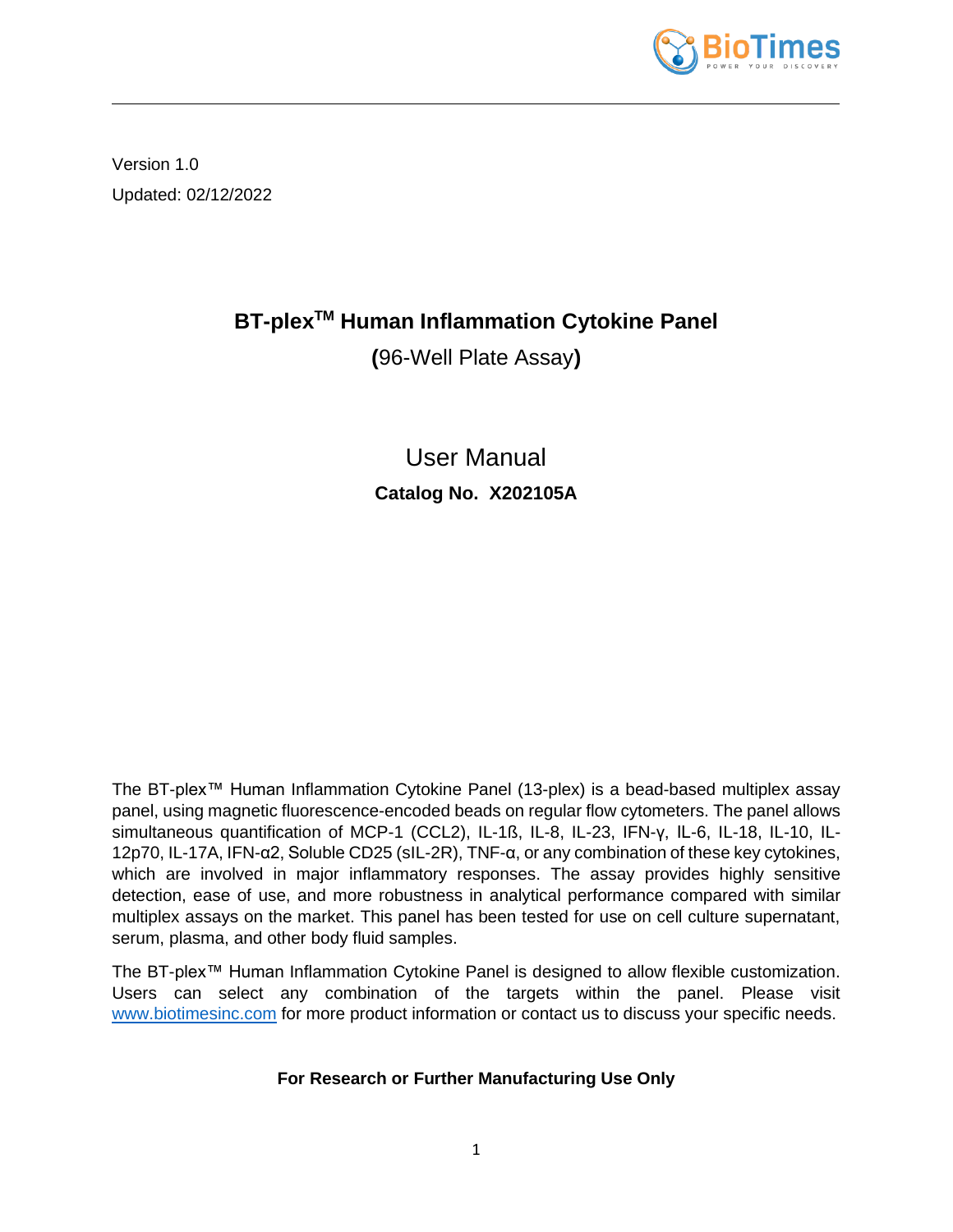

## **TABLE OF CONTENTS**

#### **Warning**:

- 1. This reagent may contain Sodium Azide and other common laboratory chemicals. The chemical, physical, and toxicological properties of these materials have not been thoroughly investigated. Standard Laboratory Practices should be followed. Avoid skin and eye contact, inhalation, and ingestion.
- 2. Biological samples should be handled as potentially hazardous. Follow universal precautions as established by the Center for Disease Control and Prevention and by the Occupational Safety and Health Administration when handling and disposing of infectious agents.
- 3. Do not mix or substitute reagents from different kits or lots. Reagents from different manufacturers should never be used with this kit.
- 4. Do not use this kit beyond its expiration date.
- 5. SA-PE and fluorescent beads are light-sensitive. Minimize light exposure.

It is important that you read this entire manual carefully before starting your experiment.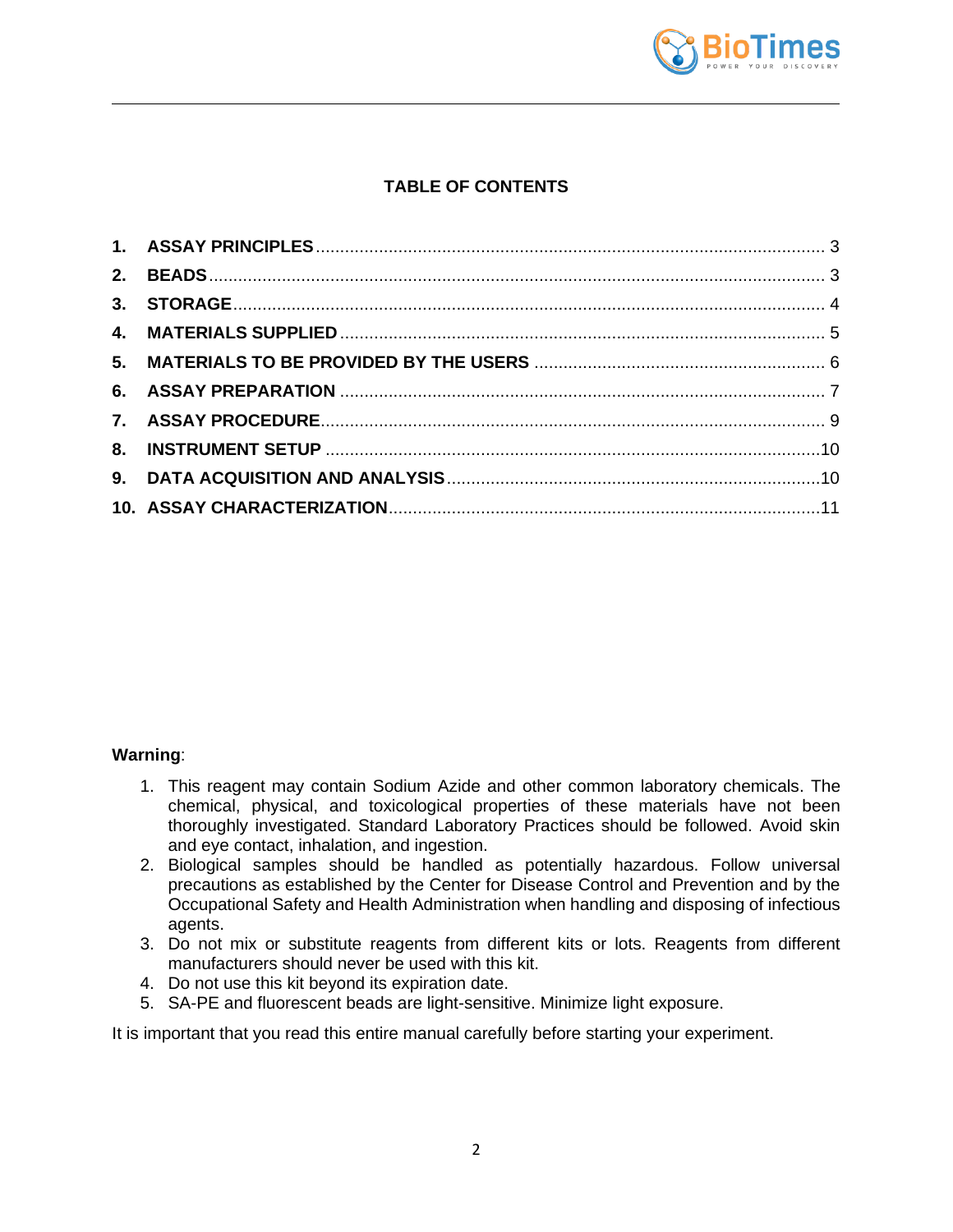

#### <span id="page-2-0"></span>**1. ASSAY PRINCIPLES**

BT-plex™ bead-based kits use the same principle as typical sandwich immunoassays. Magnetic beads are differentiated by a combination of bead size and internal fluorescence intensities. Each bead set has a functional surface and is chemically conjugated with a specific capture molecule (e.g., antibody or binding protein) on the surface of the bead specific for a given analyte. When a selected group of beads with different Bead IDs are mixed and incubated with a sample, each target analyte in the sample will bind to its specific capture beads. A mixture of biotinylated detection antibodies specific to the targets are added, each detection antibody in the cocktail will bind to its specific analyte bound on the capture beads, thus forming capture bead-analytedetection antibody sandwiches. Streptavidin-phycoerythrin (SA-PE) subsequently binds to the biotin group on the detection antibodies, providing a fluorescent signal with intensities in proportion to the quantity of bound analytes. With a flow cytometer reader, analyte-specific populations can be segregated and phycoerythrin fluorescent signal can be quantified. The concentration of a particular analyte is determined using a standard curve generated in the same assay.

## <span id="page-2-1"></span>**2. BEADS**

The BT-plex assays use two sizes of beads. Each size has several sub-populations that can be identified based on their forward scatter (FSC) and side scatter (SSC) profiles (Beads A, smaller beads and Beads B, larger beads). Each bead size can be further resolved based on their internal fluorescence intensities, which can be detected using FL4, or APC channel, depending on the type of flow cytometer used. The smaller Bead size A consists of 7 bead populations and the larger Bead size B consists of 6 bead populations. Using a total of up to 13 bead populations distinguished by size and internal fluorescent dye, BT-plex™ assays allows simultaneous detection of up to 13 cytokines in a single sample. Target analytes in a 12-plex panel and its associated bead populations are shown in Figure 1.



**Figure 1. Beads Differentiated by Size and Fluorescence Intensities\***

*\*Gate R1 represent smaller beads (Size A) and Gate R2 represents larger beads (Size B). The R1 bead populations from lower to higher APC intensity are identified as A1, A2, A3, A4, A5, and A6, respectively. The R2 bead populations from lower to higher APC intensity are identified as B1, B2, B3, B4, B5, and B6, respectively.*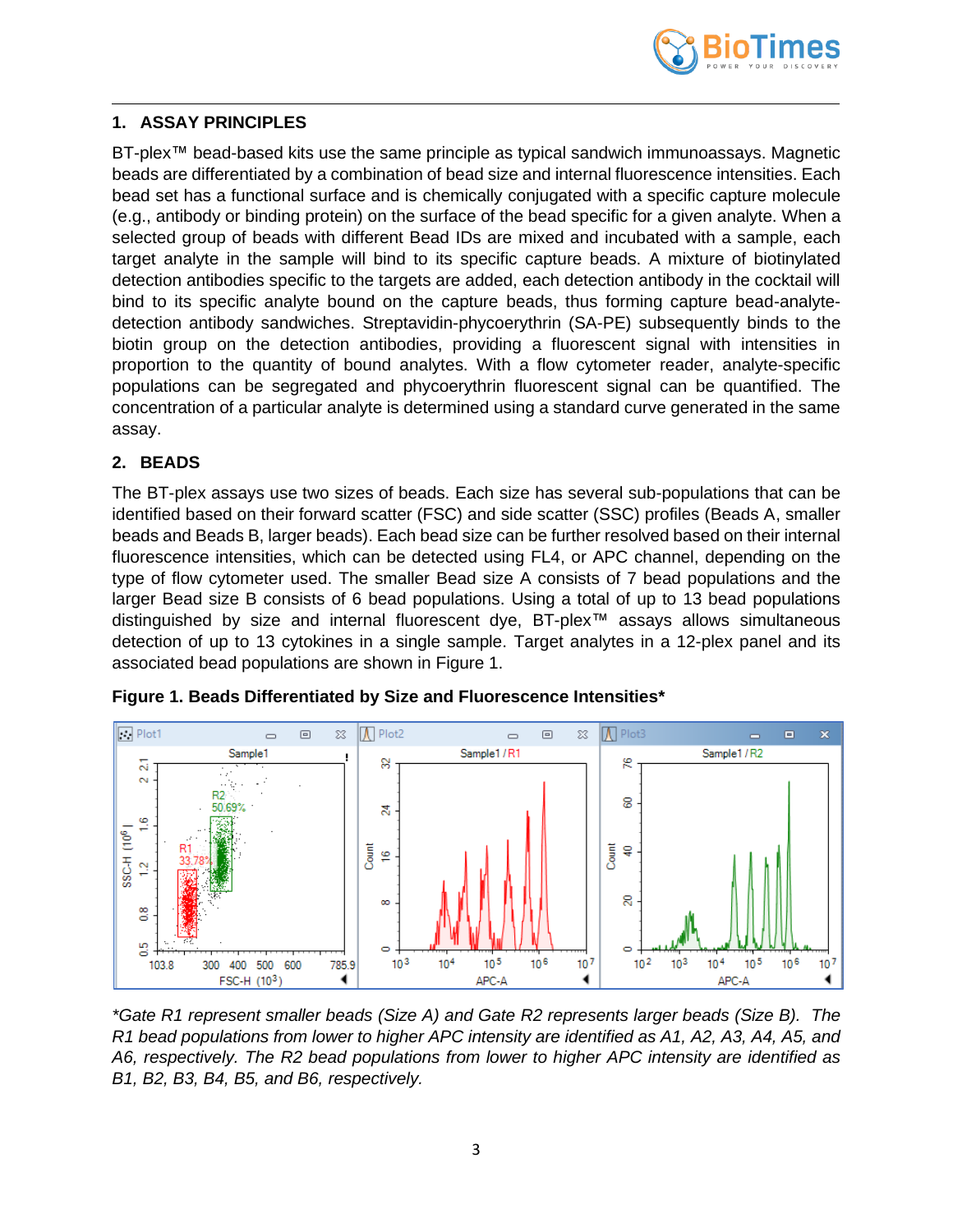

For specific conjugated beads used in the Human Inflammation Cytokine Panel, refer to Table 1 for exact assignment of Bead Identifications and top standard concentrations.

| <b>Target</b>        | <b>Bead ID</b> | <b>Top Standard Conc.*</b> |
|----------------------|----------------|----------------------------|
| Human MCP-1          | A <sub>0</sub> | $5.0$ ng/mL                |
| Human IL-1ß          | A <sub>1</sub> | 5.0 ng/mL                  |
| Human IL-8           | A2             | 5.0 ng/mL                  |
| Human IL-23          | A <sub>3</sub> | $5.0$ ng/mL                |
| Human IFN-y          | A4             | 5.0 ng/mL                  |
| Human IL-6           | A <sub>5</sub> | $5.0$ ng/mL                |
| Human IL-18          | A <sub>6</sub> | 5.0 ng/mL                  |
| Human IL-10          | <b>B1</b>      | 5.0 ng/mL                  |
| Human IL-12p70       | <b>B2</b>      | $5.0$ ng/mL                |
| Human IL-17A         | B <sub>3</sub> | 5.0 ng/mL                  |
| Human IFN-α2         | <b>B4</b>      | 5.0 ng/mL                  |
| Human sCD25 (sIL-2R) | B <sub>5</sub> | 5.0 ng/mL                  |
| Human TNF-α          | B <sub>6</sub> | 5.0 ng/mL                  |

**Table 1. Panel Targets, Bead ID, and Reference Standard Concentration**

Bead ID is used to associate bead populations with target analytes. For data analysis of FCS files, association of analyte and bead ID are defined during the gating step of the data analysis.

*\*The concentrations of the target cytokines when the lyophilized standard is reconstituted to 0.5 mL in Assay Buffer.*

## <span id="page-3-0"></span>**3. STORAGE**

All original kit components should be stored at 2-8°C. DO NOT FREEZE Pre-mixed Beads, Detection Antibodies or SA-PE.

Once the standard and Control Samples have been reconstituted, transfer contents into polypropylene microfuge vials. DO NOT STORE RECONSTITUTED STANDARD and Control Samples IN GLASS VIALS. Leftover reconstituted standard and Control Samples should be stored at ≤-70°C for future use. Avoid multiple freeze-thaw cycles. Discard any leftover diluted standards.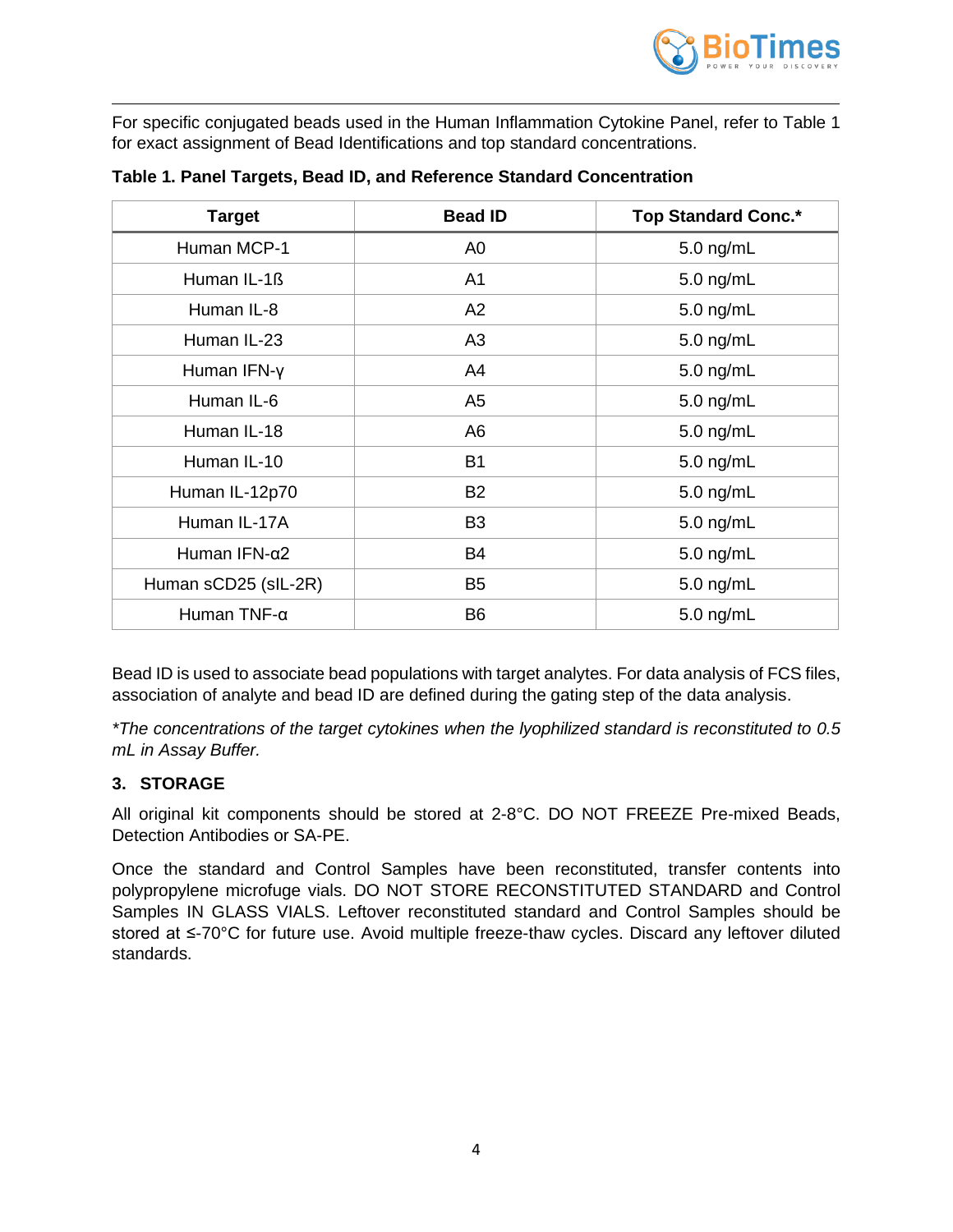

## <span id="page-4-0"></span>**4. MATERIALS SUPPLIED**

The BT-plex kit contains enough reagents for 100 tests with a small overfill to cover pipetting loss. When assays are performed in duplicate, reagent volume provided is enough for assays with an 8-point standard curve and 40 samples.

|  | <b>Table 2: Kit Components information</b> |
|--|--------------------------------------------|
|--|--------------------------------------------|

| <b>Kit Components</b>                                                 | Quantity | <b>Volume</b>    | Part No.                |
|-----------------------------------------------------------------------|----------|------------------|-------------------------|
| Human Inflammation Cytokine Panel Premixed<br>Beads, Magnetic         | 1 Bottle | $3.5$ mL         | X202105A-01 or<br>vary* |
| Human Inflammation Cytokine Panel Detection<br>Antibody               | 1 Bottle | $3.5 \text{ mL}$ | X202105A-02             |
| Human Inflammation Cytokine Panel Standard,<br>Lyophilized            | 1 Bottle | <b>NA</b>        | X202105A-03             |
| BT-plex <sup>™</sup> Streptavidin-Phycoerythrin                       | 1 Bottle | $3.5$ mL         | X202105A-04             |
| BT-plex <sup>™</sup> Assay Buffer                                     | 1 Bottle | $25$ mL          | BTAB01                  |
| BT-plex™ 20X Wash Buffer                                              | 1 Bottle | $25 \text{ mL}$  | BTWB01                  |
| Human Inflammation Cytokine Panel Control<br>Sample 1, Lyophilized*** | 1 Bottle | <b>NA</b>        | X202105A-05             |
| Human Inflammation Cytokine Panel Control<br>Sample 2, Lyophilized*** | 1 Bottle | <b>NA</b>        | X202105A-06             |
| Low binding V-bottom plate**                                          | 1 Plate  | <b>NA</b>        | <b>NA</b>               |
| Adhesive Plate sealer                                                 | 2 sheets | <b>NA</b>        | <b>NA</b>               |
| <b>Instruction Manual</b>                                             | 1        | <b>NA</b>        | NA                      |

*\*Catalog number of premixed beads vary with selection of targets. X202105A-01 contains all 13 targets. Premixed beads are ready to use.*

*\*\*Low-binding V-bottom plate can be reused once after thorough cleaning.*

*\*\*\*Human Inflammation Cytokine Panel Control Samples are available separately for use as quality controls for the assays. Not all kits are provided with Control Samples.*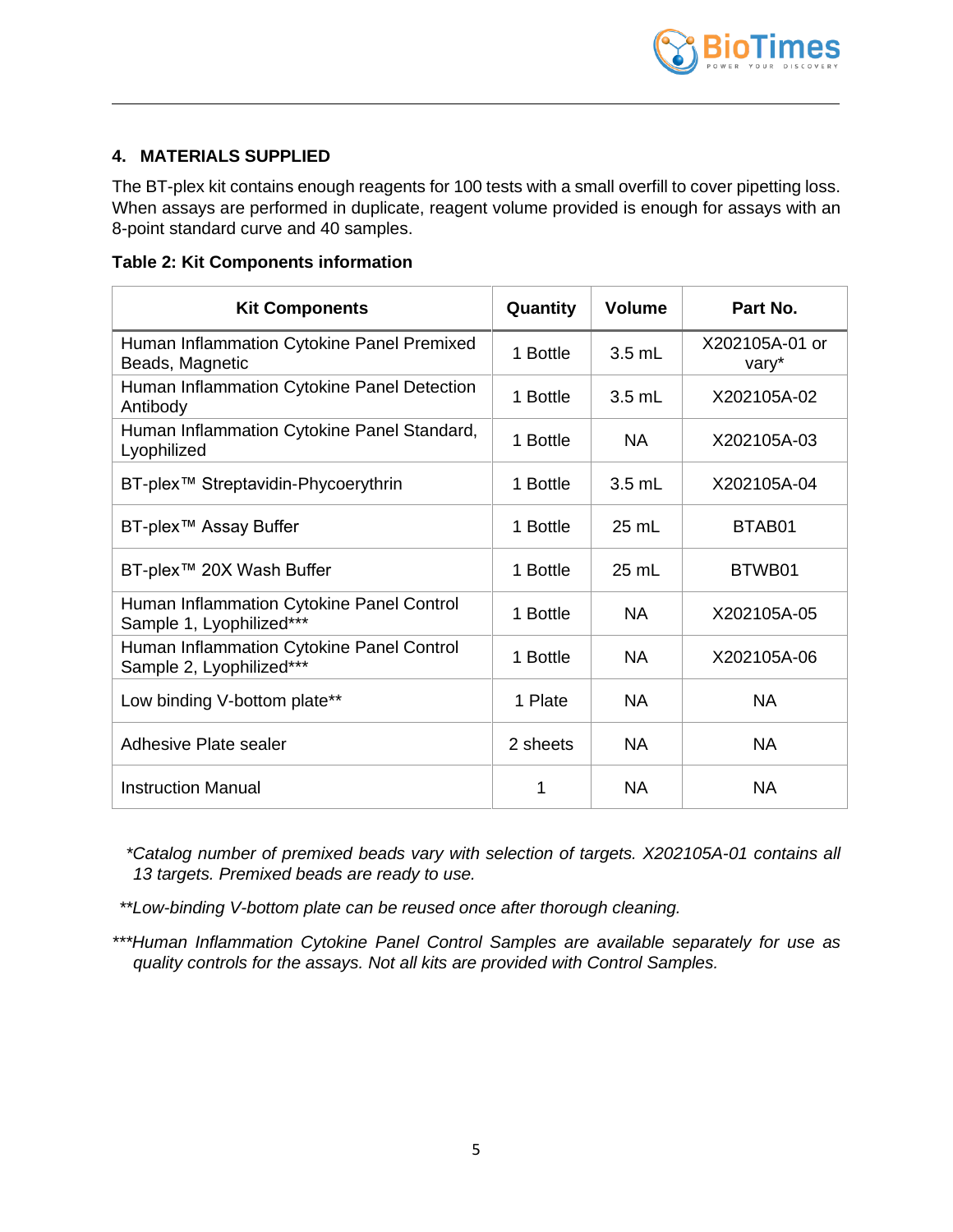

| <b>Target</b>  | Bead ID*       | <b>Target to select</b> |
|----------------|----------------|-------------------------|
| Human MCP-1    | A <sub>0</sub> |                         |
| Human IL-1ß    | A <sub>1</sub> |                         |
| Human IL-8     | A2             |                         |
| Human IL-23    | A <sub>3</sub> |                         |
| Human IFN-y    | A4             |                         |
| Human IL-6     | A <sub>5</sub> |                         |
| Human IL-18    | A <sub>6</sub> |                         |
| Human IL-10    | <b>B1</b>      |                         |
| Human IL-12p70 | <b>B2</b>      |                         |
| Human IL-17A   | B <sub>3</sub> |                         |
| Human IFN-α2   | <b>B4</b>      |                         |
| Human sCD25    | B <sub>5</sub> |                         |
| Human TNF-α    | B <sub>6</sub> |                         |

## Table 3: Customization of Targets

#### <span id="page-5-0"></span>**5. MATERIALS TO BE PROVIDED BY THE USERS**

5.1. A flow cytometer with two lasers (e.g., a 488 nm blue laser or 532 nm green laser and a 633-635 nm red laser) capable of distinguishing 575 nm and 660 nm Examples of compatible flow cytometers are listed below:

| <b>Flow Cytometer*</b>                                                                       | <b>Classification</b><br><b>Channel</b> | <b>Emission</b><br>Wavelength | <b>Reporter</b><br><b>Channel</b> | <b>Emission</b><br>Wavelength |  |
|----------------------------------------------------------------------------------------------|-----------------------------------------|-------------------------------|-----------------------------------|-------------------------------|--|
| Agilent Novocyte™                                                                            | <b>APC</b>                              | 660 nm                        | <b>PE</b>                         | 572 nm                        |  |
| Beckman Coulter-CytoFLEX™                                                                    | <b>APC</b>                              | 660 nm                        | PE.                               | 585 nm                        |  |
| Beckman Gallios™                                                                             | <b>APC</b>                              | 660 nm                        | <b>PE</b>                         | 575 nm                        |  |
| BD Accuri™ C6/ C6 Plus                                                                       | APC, FL4                                | 675 nm                        | PE, FL2                           | 585 nm                        |  |
| BD FACSCalibur <sup>™</sup> , Canto™,<br>Canto II, LSR™, LSRII™, LSR<br>Fortessa™, FACSAria™ | APC/FL4                                 | 660 nm                        | PE/FL <sub>2</sub>                | 575 nm                        |  |
| Cytek Aurora™ with YG Laser                                                                  | R4                                      | 720 nm                        | PE, YG1                           | 575 nm                        |  |

*\*For setting up various flow cytometers, please refer to the instrument instructions provided by manufacturer.*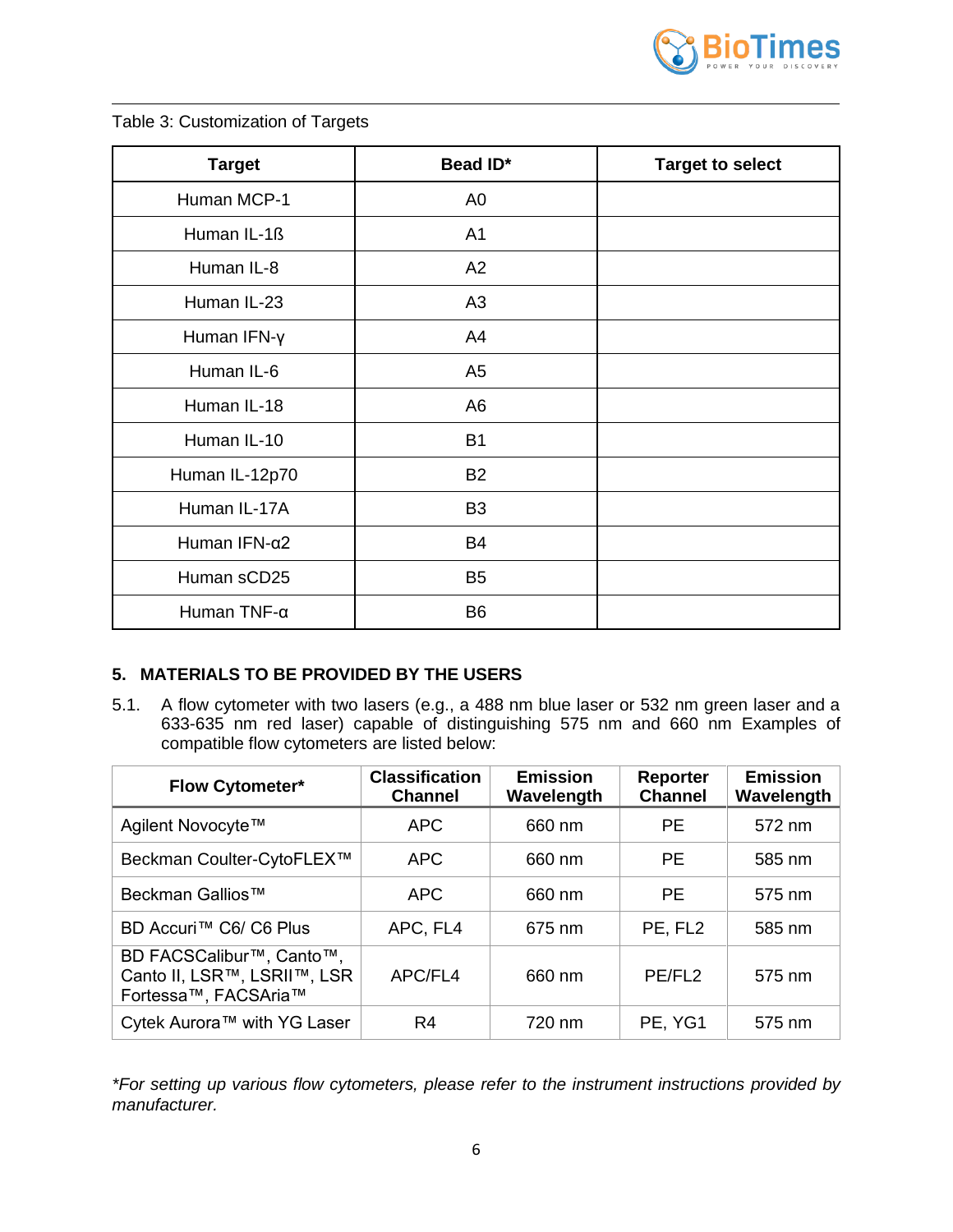

- 5.2. Multichannel pipettes capable of dispensing 25 µL to 200 µL
- 5.3. Reagent reservoirs for multichannel pipetting
- 5.4. Polypropylene microfuge tubes (1.5 mL), mini-FACS tubes
- 5.5. Vortex mixer
- 5.6. Aluminum foil
- 5.7. Absorbent pads or paper towels
- 5.8. Orbital plate shaker (e.g., Lab-Line Instruments, model #4625)
- 5.9. Table-top centrifuges (e.g., Eppendorf centrifuge 5415) for microfuge tubes
- 5.10. Magnetic separator for V Bottom Plate (e.g., Invitrogen A14179)
- 5.11. If filter plate is used, a vacuum filtration unit (e.g., Millipore MultiScreen® HTS Vacuum Manifold, cat # MSVMHTS00 or equivalent) and a vacuum source.
- 5.12. If a magnetic 96-well plate separator is not available, a centrifuge with a swinging bucket adaptor for microtiter plates (e.g., Beckman Coulter Allegra™ 6R Centrifuge with MICROPLUS CARRIER adaptor for GH3.8 and JS4.3 Rotors)

## <span id="page-6-0"></span>**6. ASSAY PREPARATION**

- 6.1. Preparation of Serum Samples:
	- 6.1.1. Allow the blood to clot for 30 minutes or longer and centrifuge for 10 minutes at 1,000 x g.
	- 6.1.2. Remove serum and assay immediately or aliquot and store samples at ≤-20°C. Avoid multiple freeze/thaw cycles.
	- 6.1.3. When using frozen samples, it is recommended that samples are thawed completely, mixed, and centrifuged to remove particulates prior to use.
- 6.2. Preparation of Plasma Samples:
	- 6.2.1. Plasma collection using EDTA or citrate as an anti-coagulant is recommended. Centrifuge for 10 minutes at 1,000 x g within 30 minutes after blood collection.
	- 6.2.2. Remove plasma and assay immediately, or aliquot and store samples at ≤-20°C. Avoid multiple freeze/thaw cycles.
	- 6.2.3. When using frozen samples, it is recommended that samples are thawed completely, mixed well, and centrifuged to remove particulates.
- 6.3. Preparation of Tissue Culture Supernatant:

Centrifuge the sample to remove debris and assay immediately. If not possible, aliquot and store samples at ≤-20°C. Avoid multiple (>2) freeze/thaw cycles.

- 6.4. Preparation of Antibody-Immobilized Beads
	- 6.4.1. If pre-mixed beads are provided in the kit, vortex the bead bottle for 30 seconds prior to use.
	- 6.4.2. If individual beads are provided in the kit, the individual beads should be mixed with each other and diluted to 1X final concentration with Assay Buffer prior to use. To mix the diluted beads, follow the instructions below (a 7-plex custom panel is used as an example)
		- 6.4.2.1. Vortex each bead vial for 30 seconds to completely resuspend the beads.
		- 6.4.2.2. Calculate the amount of mixed and diluted beads needed for the assay. Prepare extra to compensate for pipetting loss.
		- 6.4.2.3. Each reaction needs 25  $\mu$ L of mixed and diluted beads. For 50 reactions, 1.5 mL of mixed beads is needed (1.25 mL plus 0.25 mL extra volume). For 96 reactions, prepare 3.0 mL of mixed beads.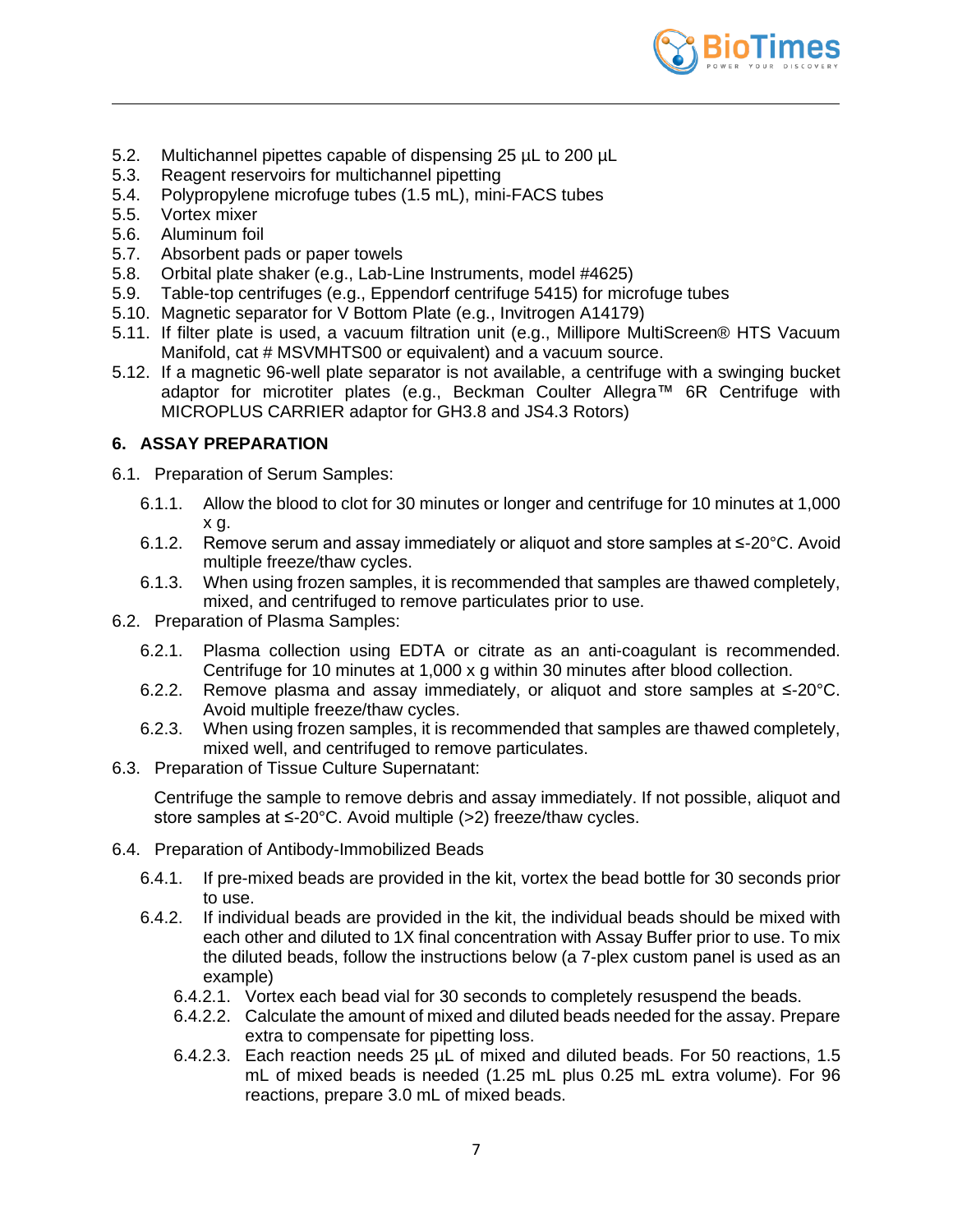

- 6.4.2.4. As an example, to make 3.0 ml of 7-plex 1X diluted beads, transfer 0.25 mL of each of the 7 individual beads (12X concentrated) to a fresh tube (total bead volume = 1.75 mL) and add 1.25 mL of Assay Buffer to make the final volume of 3.0 mL.
- 6.5. Preparation of Wash Buffer
	- 6.5.1. Bring the 20X Wash Buffer to room temperature and mix to bring all salts into solution.
	- 6.5.2. Dilute 25 mL of 20X Wash Buffer with 475 mL deionized water. Store unused portions between 2°C and 8°C for up to one month.
- 6.6. Standard Preparation
	- 6.6.1. Prior to use, reconstitute the lyophilized Human Inflammation Cytokine Panel Standard with 0.5 mL Assay Buffer.
	- 6.6.2. Mix well and allow the vial to sit at room temperature for 10 minutes.
	- 6.6.3. Transfer the reconstituted standard to an appropriately labeled polypropylene microfuge tube. This will be used as the top standard S7. Note: The top standard concentrations of analytes in this kit are set at the same concentrations, But the top concentrations for each target may subject to change from lot to lot (see lot-specific information for details).
	- 6.6.4. Label 6 polypropylene microfuge tubes as S6, S5, S4, S3, S2 and S1, respectively.
	- 6.6.5. Add 300 µL of Assay Buffer to each of the six tubes.
	- 6.6.6. Prepare 1:4 dilution of the top standard (S7) by transferring 100 µL of the top standard (S7) to the S6 tube and mix well. This will be the S6 standard.
	- 6.6.7. In the same manner, perform serial 1:4 dilutions to obtain S5, S4, S3, S2 and S1 standards (see the table below using the top standard at 5,000 pg/mL as an example).

| <b>Standard</b>  | <b>Serial</b><br><b>Dilution</b> | <b>Assay Buffer to</b><br>Add                       | <b>Standard To</b><br>Add | <b>Standard Conc.</b><br>(pg/mL) |  |
|------------------|----------------------------------|-----------------------------------------------------|---------------------------|----------------------------------|--|
| S7<br>(Original) | <b>NA</b>                        | $0.5$ mL to<br>reconstitute<br>lyophilized standard | <b>NA</b>                 | 5,000.0                          |  |
| S <sub>6</sub>   | 1:4                              | $150 \mu L$                                         | $50 \mu L$ of S7          | 1,250.0                          |  |
| S <sub>5</sub>   | 1:16                             | $150 \mu L$                                         | $50 \mu L$ of S6          | 312.5                            |  |
| S <sub>4</sub>   | 1:64                             | $150 \mu L$                                         | $50 \mu L$ of S5          | 78.1                             |  |
| S <sub>3</sub>   | 1:256                            | $150 \mu L$                                         | 50 µL of S4               | 19.5                             |  |
| S <sub>2</sub>   | 1:1,024                          | $150 \mu L$                                         | $50 \mu L$ of S3          | 4.9                              |  |
| S <sub>1</sub>   | 1:4,096                          | $150 \mu L$                                         | $50 \mu L$ of S2          | 1.2                              |  |
| S <sub>0</sub>   | <b>NA</b>                        | $150 \mu L$                                         | <b>NA</b>                 | 0                                |  |

6.6.8. Assay Buffer will be used as the 0 pg/mL standard (C0).

A user may choose to make different serial dilutions (e.g., 5,000, 2,500, 1,250, 625, 312.5, 156.3, 78.2, 39.1, 19.6, 9.8, 4.9, 2.4, and 0 pg/mL) or using a different starting top concentration. In this case, reconstitution volume and dilution factors need to be adjusted accordingly.

#### 6.7. Preparation of Control Samples (Optional)

Human Inflammation Cytokine Panel Control Sample 1 and Control Sample 2 should be reconstituted to 0.5 mL each with Assay Buffer. The reconstituted Control Samples can be tested as regular samples.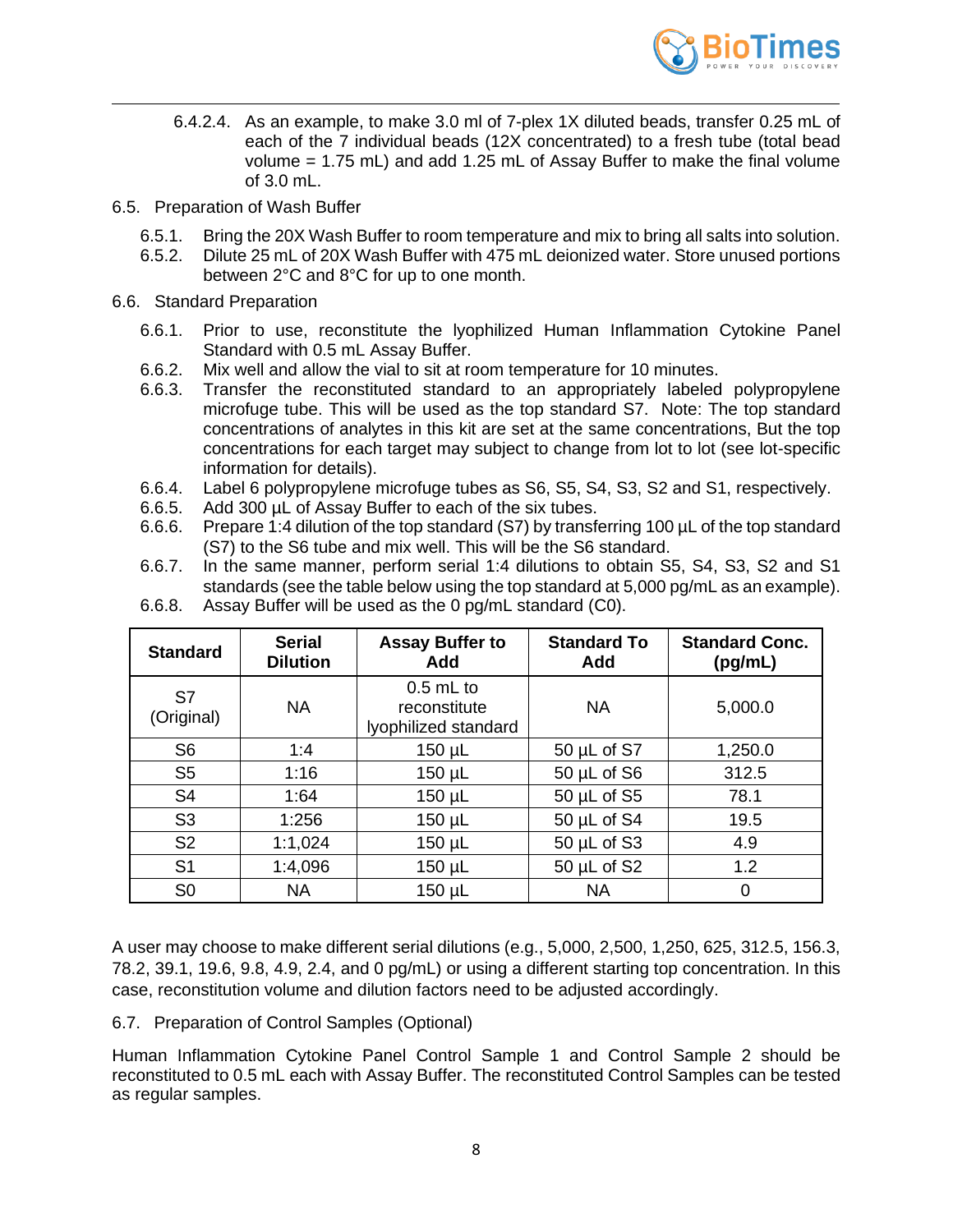

- 6.8. Sample Dilutions
	- 6.8.1. Serum or plasma samples must be diluted 5-fold with Assay Buffer before testing (e.g., dilute 20 µL of sample with 80 µL of Assay Buffer).
	- 6.8.2. For cell culture supernatant samples, the levels of cytokines can vary greatly from sample to sample. A preliminary experiment may be needed to determine the appropriate dilution factor. If sample dilution is desired, dilution should be done with corresponding fresh cell culture medium or Assay Buffer to ensure accurate measurement.

## <span id="page-8-0"></span>**7. ASSAY PROCEDURE**

The BT-plex™ assay can be performed in a low-binding V-bottom plate, U-bottom plate, flat bottom plate, a filter plate, or in small test tubes (e.g., microfuge tubes, mini-FACS tubes). Lowbinding plates are typically made of polypropylene materials. Plates made of polystyrene materials such as cell culture plates, or ELISA plates should not be used for bead assays.

A low-binding V-Bottom 96-well plate is provided with each kit. The following assay protocols are described based on V-Bottom plate. For using individual small test tubes to run the assays, the protocols can be easily modified. Instead of using a magnetic plate separator, use centrifugation to separate the beads. For use with a filter plate (not provided) or for further modification of protocols, please contact our technical support team [\(support@biotimesinc.com\)](mailto:support@biotimesinc.com) to discuss recommendations.

#### **Performing the Assay Using a V-, U-bottom Plate**

- Allow all reagents to warm to room temperature (20-25°C) prior to use.
- Keep the plate upright during the entire procedures (except for quick decanting step) to avoid bead loss.
- The plate should be placed in the dark or wrapped with aluminum foil for all incubation steps.
- Ideally, standards and samples should be run in duplicate and arranged on the plate and read on a flow cytometer in a consistent sequential order so that FCS file names and sample IDs can be easily identified during data analysis.
- If an autosampler is used for plate reading, the reading orientation and sequential order should be carefully programed so that it matches the desired plate map.
- 7.1. Add **25 µL of diluted standards** to corresponding standard wells of the V-Bottom Plate.
- 7.2. Add **25 µL of samples** (properly diluted) to sample wells.
- 7.3. Vortex mixed beads for 30 seconds. Add **25 µL of the Human Inflammation Cytokine Panel Premixed Beads** to each well. (Note: During beads addition, shake mixed beads bottle intermittently).
- 7.4. Add **25 µL of Human Inflammation Cytokine Panel Detection Antibody** to each well. Total volume in each well should be 75 µL after addition of the Detection Antibody.
- 7.5. Seal the plate with a sheet of adhesive plate sealer. Cover the entire plate with aluminum foil to protect the plate from light.
- 7.6. Shake the plate at approximately 500-800 rpm on an orbital plate shaker for **2 hours at room temperature**. Depending on type of shaker, the speed should be high enough to keep beads in suspension during incubation steps, but not too high to cause spill-over of liquids from wells.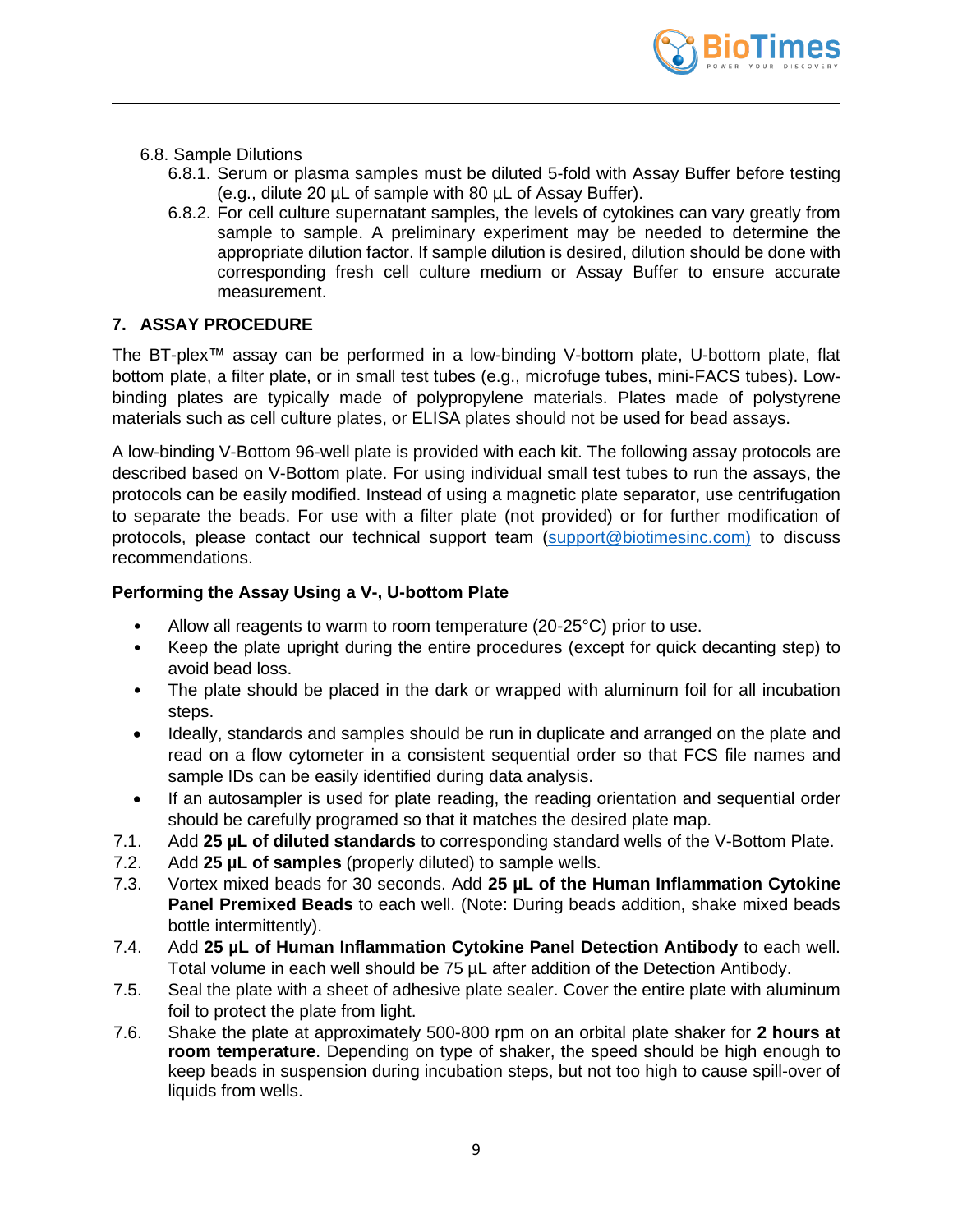

- 7.7. **Do not wash the plate!** Add **25 µL of SA-PE** to each well directly. Seal the plate with the plate sealer. The total volume in each well is 100 µL after addition of SA-PE. Wrap the entire plate with aluminum foil and shake the plate on a plate shaker for additional **30 minutes** at room temperature.
- 7.8. Place the plate on a magnetic 96-well plate separator, wait for 2 min. Carefully remove liquid from the wells by decanting while holding the V-bottom plate on top of the magnetic 96-well separator tightly together, then blotting the plate on paper towels. Remove liquids as much as possible.
- *Note: If a magnetic 96-well plate separator is not available, centrifuge the plate at 250 x g for 5 minutes with a swinging bucket rotor. Immediately after centrifugation, decant the liquid into a container by quickly inverting and flicking the plate in one continuous and forceful motion. Blot the plate on a stack of clean paper towel and drain the remaining liquid from the well as much as possible.*
- 7.9. Add 150 µL of 1X Wash Buffer to each well.
- 7.10. Read samples on a flow cytometer. If the flow cytometer is equipped with an autosampler, the samples can be read directly from the plate. Please be sure to program the autosampler to resuspend beads in the well immediately before taking each sample. If an autosampler is not available, the samples can be transferred from the plate to micro FACS (or FACS) tubes and read manually on the flow cytometer.

#### <span id="page-9-0"></span>**8. INSTRUMENT SETUP**

- 8.1. Start up the instrument following the instrument manufacturer's recommendations.
- 8.2. Create a template for data acquisition using instrument's data acquisition software. A template is a document or worksheet with density plots (e.g., FSC vs. SSC; PE vs. APC plots) that allows the user to perform machine setup and data acquisition.
- 8.3. Set up the PMT voltages of each channel, if necessary, to be used for data acquisition using the S0 and S7 wells of standards. Some digital flow cytometers have fixed PMT settings (e.g., Accuri C6™ and Novocyte™) and no PMT adjustment is needed.

#### <span id="page-9-1"></span>**9. DATA ACQUISITION AND ANALYSIS**

- 9.1. Before sample reading, make sure that the flow cytometer is set up properly.
- 9.2. Create a new template or open an existing template (for details on how to create a cytometer-specific template, please refer to the Flow Cytometer Setup Guide).
- 9.3. Vortex each sample for 5 seconds before analysis for manual reading. Set plate agitation prior to each reading.
- 9.4. Set the flow rate to low. Set the number of gated beads to be acquired to about 150-200 per analyte (e.g., acquire 3,000 to 5,000 gated events for a 13-plex assay). Instead of acquiring data using total events, create a large gate to include both Beads A and Beads B (gate  $A+B$ ) and set to acquire the number of events in gate  $A + B$ . This will exclude majority of the debris from samples.
- 9.5. Read samples.
- 9.6. If using an auto-sampler, read column by column (A1, B1, C1...A2, B2, C2., A3...).
- 9.7. When naming data files, try to use simple names with a consecutive numbering for easy data traceability and analysis.
- 9.8. Store all FCS files in the same folder for each assay. If running multiple assays, create a separate folder for each assay.
- 9.9. Proceed to data analysis using appropriate Data Analysis Software when data acquisition is completed.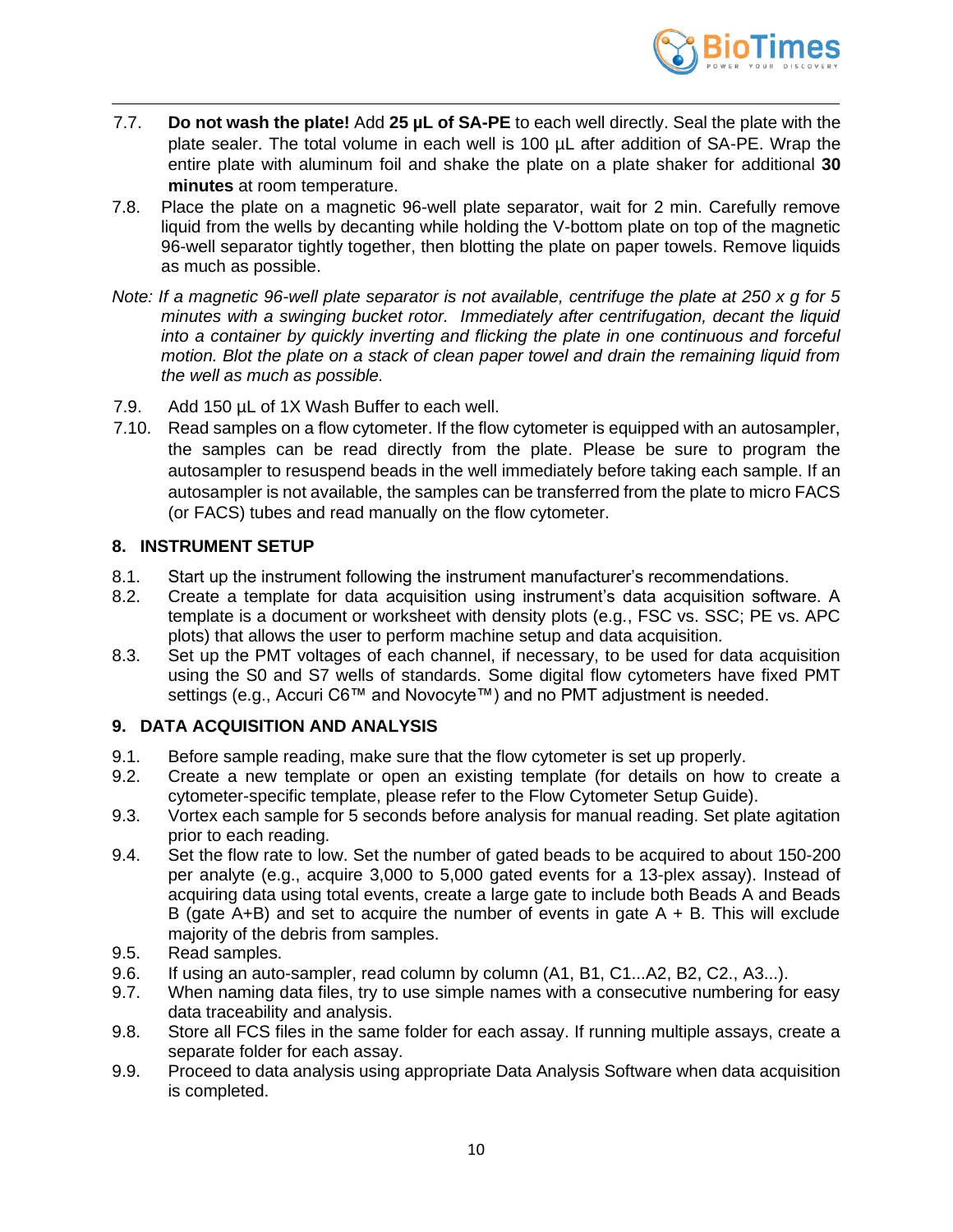

- 9.10. The FCS file generated on a flow cytometer should be analyzed using a compatible data analysis software package for FCS files. Contact [support@biotimesinc.com](mailto:support@biotimesinc.com) for help with proper Data Analysis Software.
- 9.11. FCS files may need to be exported for some flow cytometers. The data can be exported as FCS 3.0, FCS 3.1 format.
- 9.12. BioTimes, Inc. offers free of charge data analysis for our customers. Customers can zip FCS files and send the data package to support@biotimesinc.com, or put the files in a secure shared location such as Dropbox, along with detailed instructions on standard concentrations, plate map, and sample replicate information. Upon timely communication with us, we will analyze the data and send the results back.

#### <span id="page-10-0"></span>**10. ASSAY CHARACTERIZATION**

10.1. Representative Standard Curve



The standard curves were generated using the BT-plex Human Inflammation Cytokine Panel for demonstration purpose only. Standard curves must be run with each quantitative assay.

#### 10.2. Assay Sensitivity

The assay sensitivity (minimum detectable concentration, MinDC) is the theoretical limit of detection calculated using the Data Analysis Software by applying a 5-parameter curve fitting algorithm with weighting. The typical assay sensitivity data below is for reference use only.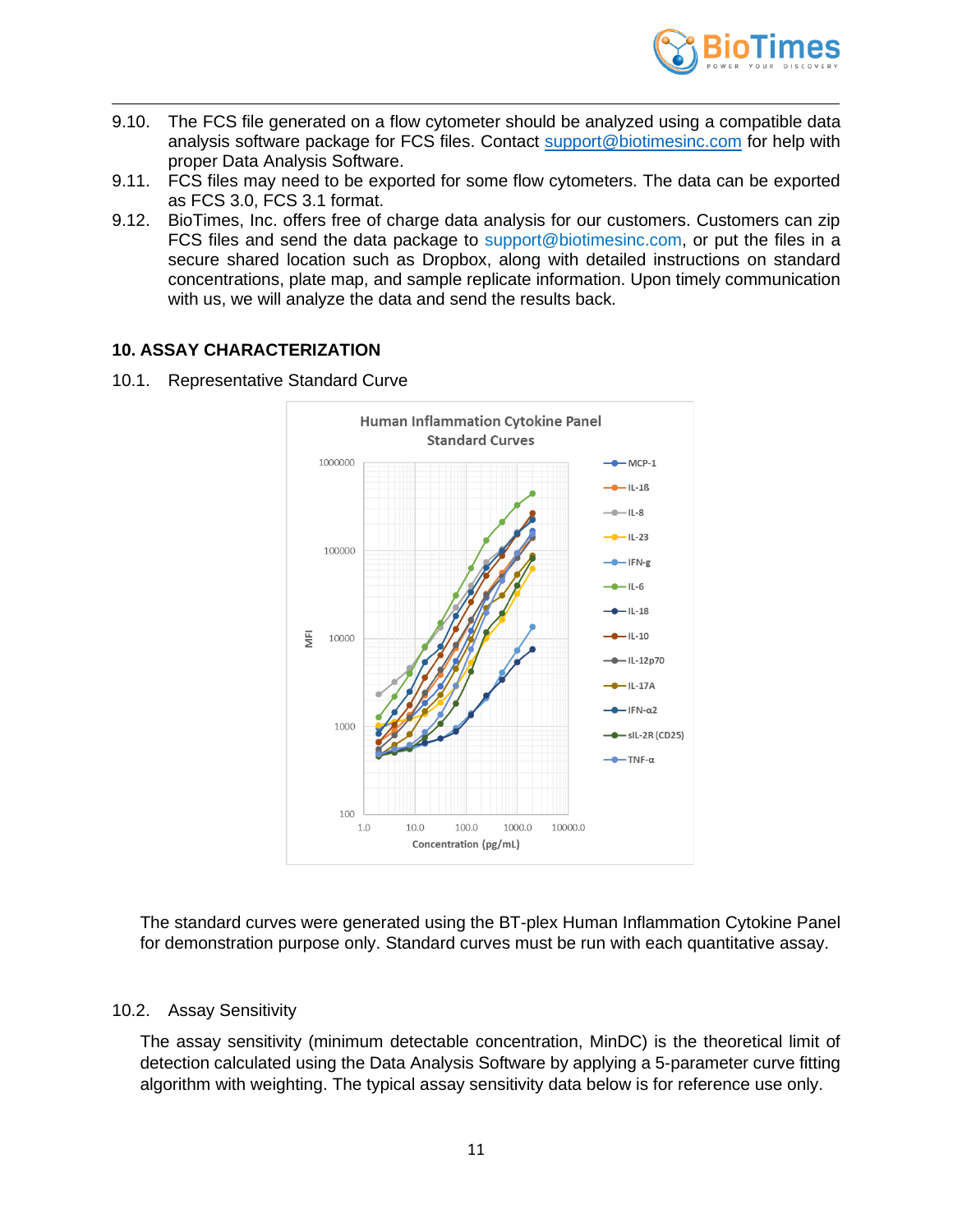

| <b>Target</b>  | MinDC (pg/mL) |
|----------------|---------------|
| MCP-1          | 0.69          |
| $IL-1ß$        | 0.54          |
| IL-8           | 0.51          |
| IL-23          | 1.39          |
| IFN-g          | 1.33          |
| $IL-6$         | 0.15          |
| $IL-18$        | 2.29          |
| $IL-10$        | 0.62          |
| IL-12p70       | 0.69          |
| <b>IL-17A</b>  | 0.74          |
| IFN-α $2$      | 0.46          |
| sIL-2R (sCD25) | 0.86          |
| TNF- $α$       | 1.25          |

#### 10.3. Cross-Reactivity

Twenty-six recombinant human cytokines and over 100 native human serum proteins were tested at ≥ 50 ng/mL using the BT-plex Human Inflammation Cytokine Panel. There is no detectable cross-reacting signal among targets within the panel or with non-targeted proteins.

#### 10.4. Accuracy (Spike Recovery)

Target proteins with known concentrations were spiked into 8 properly diluted serum samples at four different concentrations within the assay range. The spiked samples were then tested. The measured concentrations were compared with the spiked quantity. The overall recovery % of spiked proteins are within acceptable ranges for multiplex assays.

| <b>Target</b>  | <b>Recovery %</b> |
|----------------|-------------------|
| MCP-1          | 49                |
| IL-1ß          | 143               |
| IL-8           | 117               |
| $IL-23$        | 132               |
| IFN-g          | 142               |
| $IL-6$         | 112               |
| $IL-18$        | 107               |
| $IL-10$        | 102               |
| IL-12p70       | 91                |
| IL-17A         | 89                |
| IFN-α $2$      | 90                |
| sIL-2R (sCD25) | 137               |
| TNF- $α$       | 89                |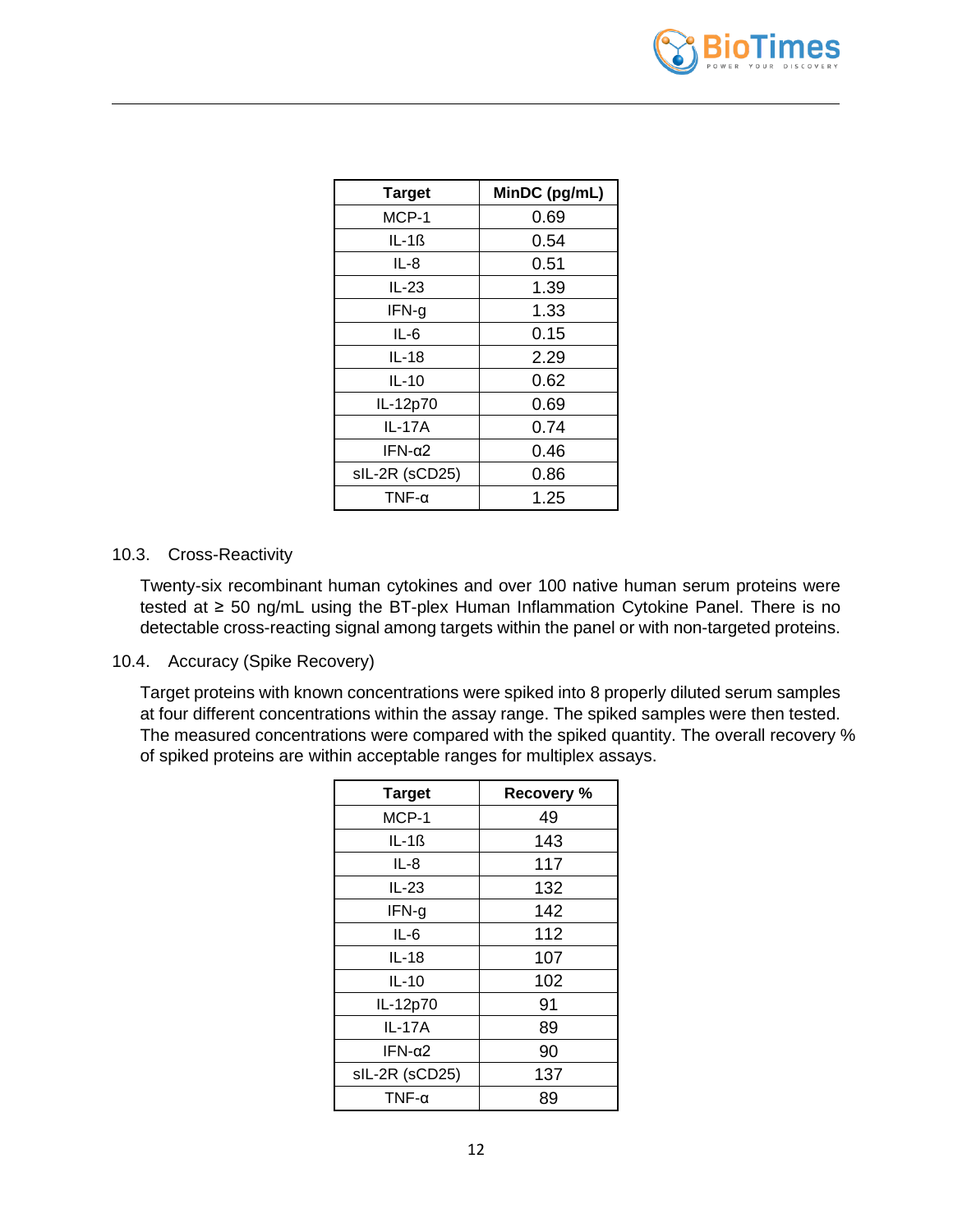

#### 10.5. Intra-Assay Precision

Two independent samples were measured 8 times on the same plate. The overall intra-assay CV% is acceptable.

| <b>Target</b>    | <b>Intra-Assay</b><br>CV <sub>%</sub> |
|------------------|---------------------------------------|
| MCP-1            | 5.9                                   |
| $IL-16$          | 4.4                                   |
| IL-8             | 5.4                                   |
| IL-23            | 3.2                                   |
| IFN-y            | 7.2                                   |
| $IL-6$           | 5.2                                   |
| IL-18            | 4.0                                   |
| $IL-10$          | 5.9                                   |
| IL-12p70         | 5.8                                   |
| <b>IL-17A</b>    | 5.0                                   |
| IFN-α $2$        | 14.4                                  |
| sIL-2R (sCD25)   | 4.3                                   |
| $TNF$ - $\alpha$ | 11.7                                  |

#### 10.6. Inter-Assay Precision

Overall inter-assay CV is within 15% for all targets.

#### 10.7. Biological Samples

Cytokine Concentrations in serum samples from 10 presumptive healthy donors and 10 presumptively recovered CoVID-19 patients were determined and concentrations reported.

|                    | Serum Sample   | MCP-1   | $IL-1B$ | $IL-8$ | $IL-23$ | IFN-y  | $IL-6$ | $IL-18$  | $IL-10$ | IL-12p70 | IL-17A | IFN- $\alpha$ 2 | sCD25  | TNF- $\alpha$ |
|--------------------|----------------|---------|---------|--------|---------|--------|--------|----------|---------|----------|--------|-----------------|--------|---------------|
| Sample Type        |                | pg/ml   | pg/ml   | pg/ml  | pg/ml   | pg/ml  | pg/ml  | pg/ml    | pg/ml   | pg/ml    | pg/ml  | pg/ml           | pg/mL  | pg/mL         |
|                    | $\mathbf{1}$   | 12.76   | < 0.57  | 5.91   | < 0.66  | 0.37   | < 0.85 | 1919.59  | 0.71    | 0.63     | < 1.00 | < 1.07          | 53.77  | 88.79         |
|                    | $\overline{2}$ | 15.85   | < 0.57  | < 1.05 | < 0.66  | 0.24   | < 0.85 | 1257.26  | 0.90    | 0.76     | 2.01   | < 1.07          | 30.97  | <4.22         |
|                    | 3              | 5.53    | < 0.57  | < 1.05 | < 0.66  | 0.18   | < 0.85 | 455.19   | 0.68    | 0.62     | < 1.00 | < 1.07          | 30.16  | <4.22         |
|                    | 4              | 38.91   | < 0.57  | 11.98  | < 0.66  | < 0.18 | < 0.85 | 1472.13  | 0.50    | 0.47     | < 1.00 | < 1.07          | 25.32  | <4.22         |
| "Healthy" Subjects | 5              | 18.04   | < 0.57  | < 1.05 | < 0.66  | 0.28   | < 0.85 | 952.51   | 0.79    | 0.66     | 3.26   | < 1.07          | 11.85  | <4.22         |
|                    | 6              | 2.98    | < 0.57  | < 1.05 | < 0.66  | < 0.18 | < 0.85 | 508.90   | 0.55    | 0.43     | < 1.00 | < 1.07          | 42.64  | <4.22         |
|                    | $\overline{7}$ | 1.98    | < 0.57  | < 1.05 | < 0.66  | < 0.18 | < 0.85 | 620.52   | 0.53    | 0.51     | < 1.00 | < 1.07          | 15.47  | <4.22         |
|                    | 8              | 7.08    | < 0.57  | 5.92   | < 0.66  | < 0.18 | < 0.85 | 781.86   | 0.43    | 0.42     | < 1.00 | < 1.07          | 40.79  | 56.30         |
|                    | 9              | 10.95   | < 0.57  | < 1.05 | < 0.66  | 0.22   | < 0.85 | 1309.75  | 0.69    | 0.51     | 1.17   | < 1.07          | 3.13   | <4.22         |
|                    | 10             | 26.22   | < 0.57  | 1.51   | < 0.66  | 0.67   | < 0.85 | 460.78   | 0.77    | 0.73     | < 1.00 | < 1.07          | 15.31  | 44.06         |
|                    | 11             | 1339.19 | 2.30    | 461.11 | < 0.66  | 0.38   | < 0.85 | 2085.65  | 0.74    | 0.82     | 1.09   | 1.73            | 44.32  | 238.77        |
|                    | 12             | 14.70   | 2.38    | 21.28  | < 0.66  | 14.44  | 15.66  | 4099.42  | 19.43   | 15.78    | 265.20 | 31.44           | 21.57  | 216.48        |
|                    | 13             | 13.79   | 1.01    | 7.65   | < 0.66  | 6.59   | 6.83   | 3140.16  | 7.43    | 5.16     | 134.49 | 12.26           | 20.59  | 148.14        |
|                    | 14             | 16.87   | 3.37    | 36.50  | < 0.66  | 19.81  | 19.69  | 10625.86 | 25.91   | 28.58    | 351.27 | 49.25           | 1.52   | 252.60        |
| Recovered Covid-   | 15             | 63.93   | 1.59    | 13.27  | < 0.66  | 12.36  | 12.72  | 1854.49  | 15.04   | 11.90    | 224.93 | 24.09           | 8.11   | 197.87        |
| 19 Subjects        | 16             | 80.49   | 2.15    | 37.67  | < 0.66  | 16.69  | 14.88  | 9669.90  | 21.89   | 17.86    | 295.85 | 35.39           | 67.22  | 229.40        |
|                    | 17             | 306.22  | < 0.57  | 99.15  | < 0.66  | 0.86   | 2.64   | 1412.78  | 1.40    | 1.11     | 15.80  | 2.25            | 26.79  | 145.47        |
|                    | 18             | 20.09   | 3.31    | 24.44  | < 0.66  | 14.88  | 15.77  | 9455.04  | 20.29   | 16.04    | 270.58 | 31.38           | < 1.19 | 219.39        |
|                    | 19             | 13.84   | < 0.57  | 31.79  | < 0.66  | 0.53   | 1.07   | 1456.90  | 1.09    | 0.76     | 5.81   | < 1.07          | 21.10  | 22.48         |
|                    | 20             | 77.82   | < 0.57  | 88.30  | < 0.66  | 0.54   | 4.17   | 218.97   | 0.89    | 0.88     | 4.55   | 1.09            | < 1.19 | 14.64         |

In addition, the Human Inflammation Cytokine Panel was biologically validated using human PBMC cells cultured with various known conditions for stimulating immune responses (LPS, CD3/CD28, Poly I:C, PHA, PMA, etc.) and the data were consistent with literature reported responses for each target.